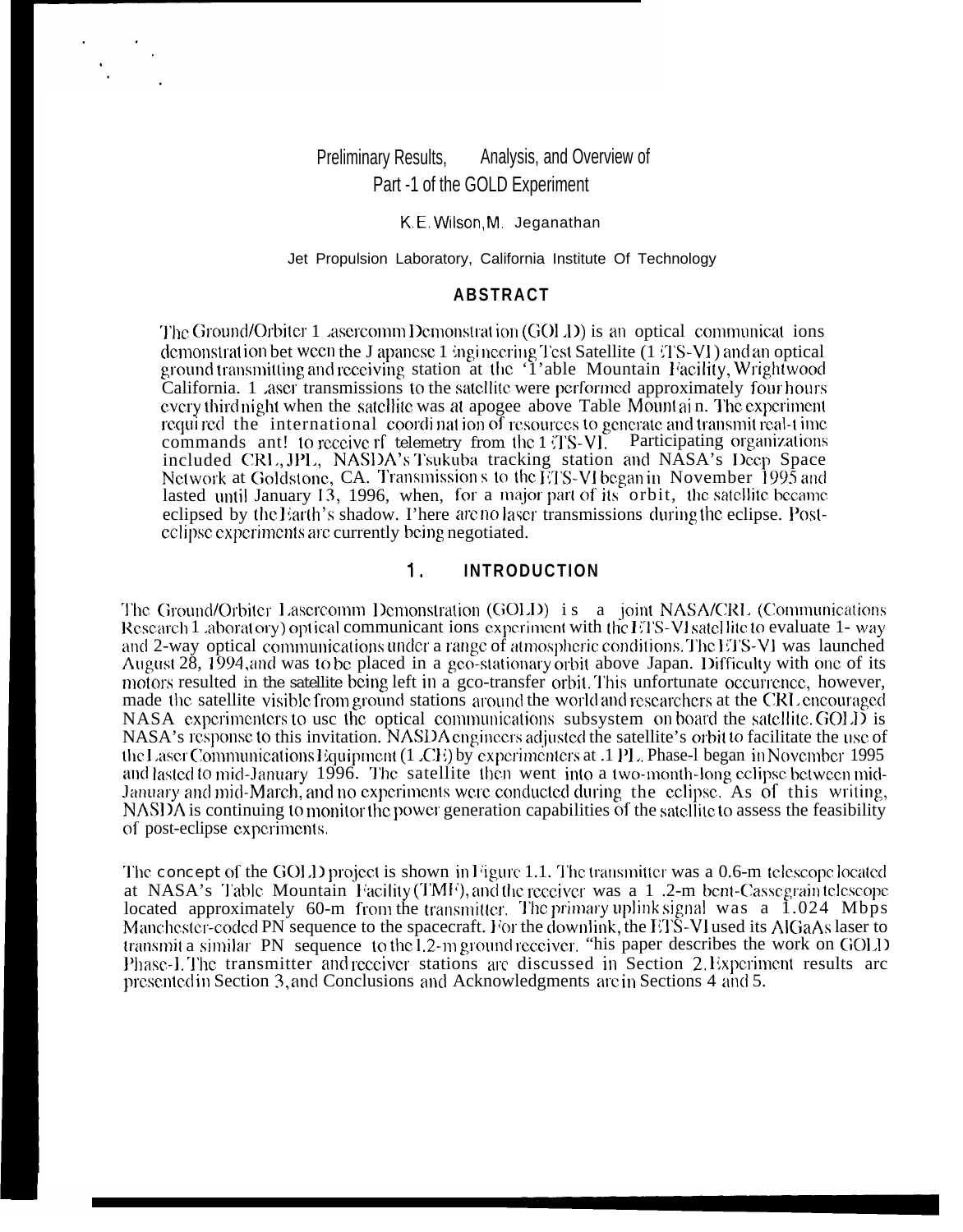### 2. THE **GOLD GROUND STATIONS**

The GOLI) experiment was performed when the satellite was near apogee and above TMF. Figure 2.1 shows the satellite's ground track in its three-ctay sub-recurrent orbit. The darkened section of the trajectory in the figure shows the part of tbc orbit wbcn the cxpcrimcnt is pcrfomccl. During this time the satellite. is at zenith over Central America, Pointing the downlink laser beam to the ground station is accomplished using a combination of satellite attitude and  $LCE$  gimbal controls. As the figure shows, this pass occurs approximatel y 14 hours after the pass over Tokyo. This opportunity was used by the TMF (cam to learn about the satellite and LCE's performance before the TMF pass. Transmission to the satellite on intermediate days when apogee occurred over the Hawaiian 1 slands was precluded by field of-view and bias pointing constraints on tbc satcl Iitc and its detectors. by the<br>ission<br>ded by



communications signal to ETS-VI spacecraft. Satellite downlinks 830 nm 1 Mbps signal

## 2.1.1 The Transmitter

The transmitter consisted of an Argon-ion laser coupled to the 0.6-m telescope at TMF. The telescope is located in building TM- I 2 at TMF; its surveyed position is:

| Longitude | $117°40'$ 52.55"       |
|-----------|------------------------|
| Latitude  | $34^{\circ}22'$ 53.49" |
| Altitude  | 2,286 km               |

The telescope was operated in the coudc mode that allowed coupling in of light from the large high power laser. The uplink laser was a prism tuned Coherent Innova-100 Ar-Ion that delivered a maximum of 14.5 Watts linearly polarized output power at 514.5 nm. Because the laser output was spatially multimode at maximum power, it was operated below maximum (typically 13 Watts) to achieve good beam quality. Coalignment of the laser beam with the telescope axis was achieved by adjusting the position of the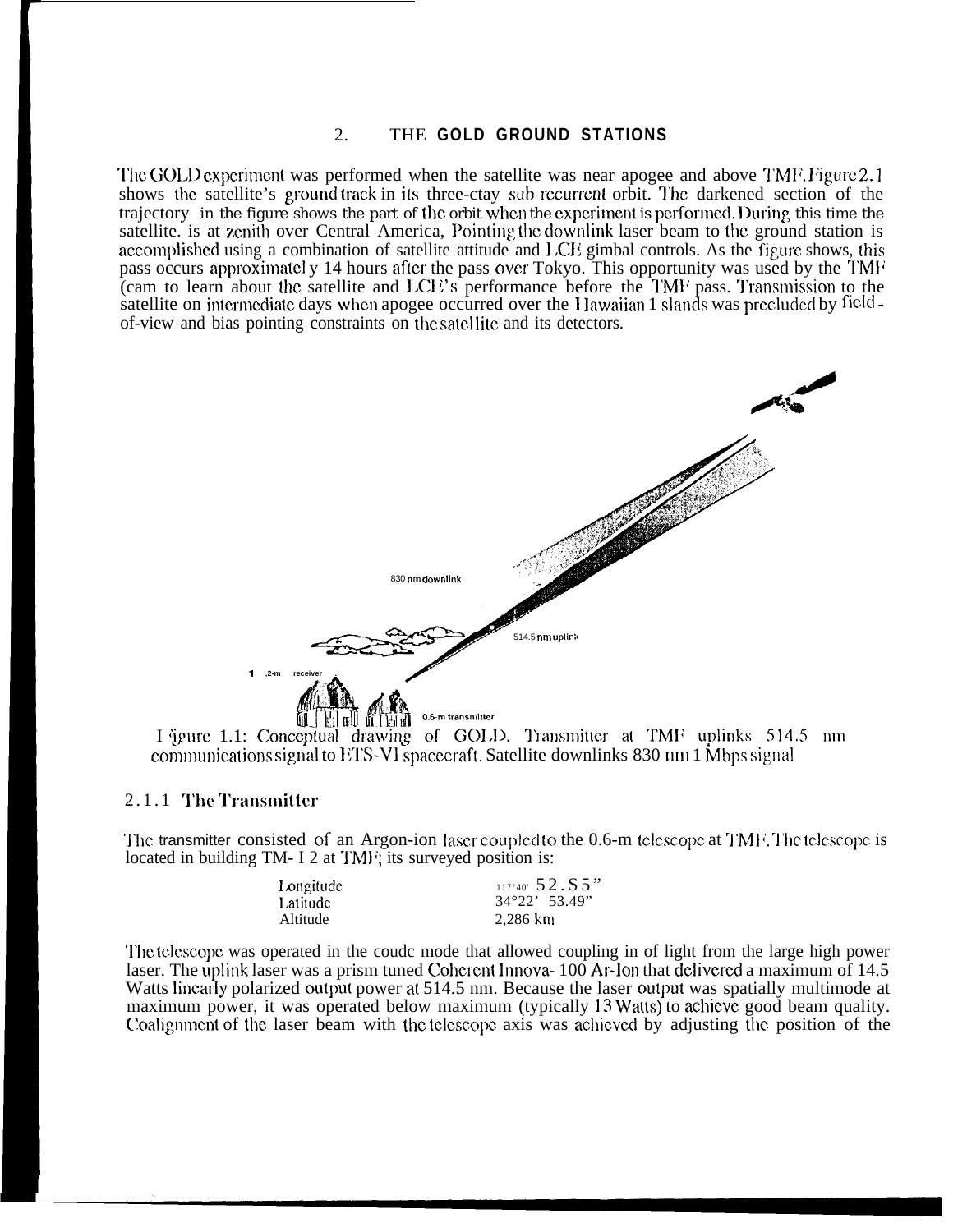telescope's secondary mirror until the focus was brought to a position on the optical bench. At this setting the tclescope's focal ratio was  $f/41$ , (hat is a focal length of 26.4 -m.

.

A schematic of the optical train is shown in figure  $2.1.1.1$ , An electro-optic modulator was used to impress the uplink data stream on the optical carrier. The modulator consisted of four KD\*P crystals and a polarizer. A data formatter - a 1  $\ddot{\text{}i}$ rcbird 6000 bit-error-rate tester (BERT)- generated a O to 1 volt modulation pattern that was amplified 10 the modulator's half-wave voltage and applied to the crystals.



Figure 2.1: 1  $T$ S-VI ground track showing the section (darkened area) where combined LCE and satellite ACS satellite pointing capabilities could support optical communications experiments from TMF. The track covers November 26-29, 1995. The markers are one hour time spans.

After modulation, the beam was incident on a concave/ccmvex lens pair that set the beam divergence out of the tclescope; this typically ranged from 20 urad to 40 urad. To mitigate the effects of atmospheric scintillation on the uplink beacon, the output beam was split into two equal parts. One beam was sent through a 25 cm optical delay line; a path length difference greater than the laser's I 0 cm coherence length. Both beams were then reflected from a high power dichroic beam-split ter and were brought to a focus at the iris located at the f/4] focus of the telescope. From there the beams diverged and were reflected by the third coude flat and into the tclc.scope. The beams were arranged to be incident on opposite sides of the  $0.6$ -m telescope's primary mirror, a distance greater than the size of an atmospheric coherence ccl l.

imaging the satellite was done using a Pulnix camera with image intensifier that cxtcndcd the detection capability down to  $10<sup>-6</sup>$  lux. This enabled us to track the satellite around apogee where, depending on the phase angle of the solar panels, its brightness varied from that of a magnitude 12 to a magnitude 14 star. The avalanche photodiode (API) transmit detector monitored the modulation of the transmitted signal.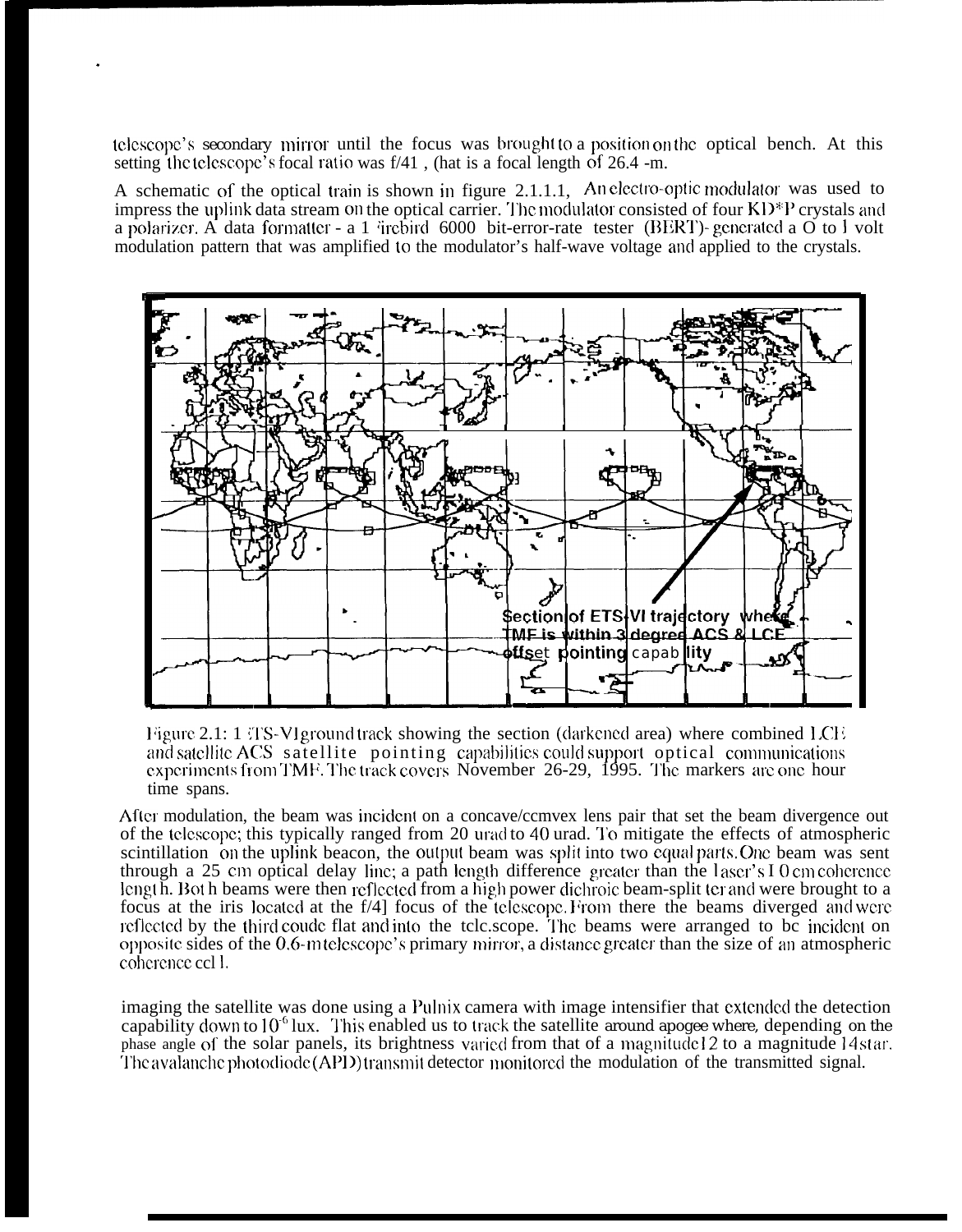

1 jeune 2.1.1.1: This schematic of optical train for GOLD experiment shows laser, the modulator, and the optical beam delay system used to provide temporal and spatial diversity of the opt ical beams transmitted to the satellite. The detector that was used to monitor the modulated wave form and the CCD camera for imaging the satellite are also shown.

#### $2.1.2.$ The Receiver

The receiver consisted of an optical detection package that weighed approximately 30 kg attached to a 1.2-m (f/29.5) telescope. The detection package was mounted to the telescope's bent Cassegrainfocus, and consisted of two CCD cameras and  $a3$ -mm diameter low-noise APD. Scc Figure 2.1.2.1. The cameras were a wide-field Cohu with image intensifier for satellite acquisition and tracking, and a Spectra Source CCD for making atmospheric seeing measurements. The detectors were coaligned on a rigid optical bench assembly to ensure that the downlink transmission remained incident on both the tracking and communications detectors as the telescope tracked the satellite across the sky.

Satellite acquisition at the receiver station was accomplished by using a series of steps. It began with calibrating the pointing direction of the narrow field-of view 1.2-m telescope with that of a wide field 0.4-m guiding telescope attached to the 1.2-m telescope's frame. Coalignment was accomplished by first acquiring a bright star in the guiding telescope and then adjusting the pointing of the receiver telescope until the star was observed in the 1.2-m telescope. The blind point accuracy of the telescope depended on separation between the calibration star and the satellite positions. The telescope was therefore moved to a star in the vicinity of the satellite and the pointing offsets noted for calibration. The large dynamic range between the calibration stars ( $3^{rd}$  to  $5^{\frac{1}{3}}$ ) magnitude) and the satellite (12'1' -14'1' magnitude) was compensated for by using a # 2 optical density filter in an electronically-switched filter holder located in front of the tracking. The filter was placed in the optical beam during the calibration and was switched out for satellite acquisition.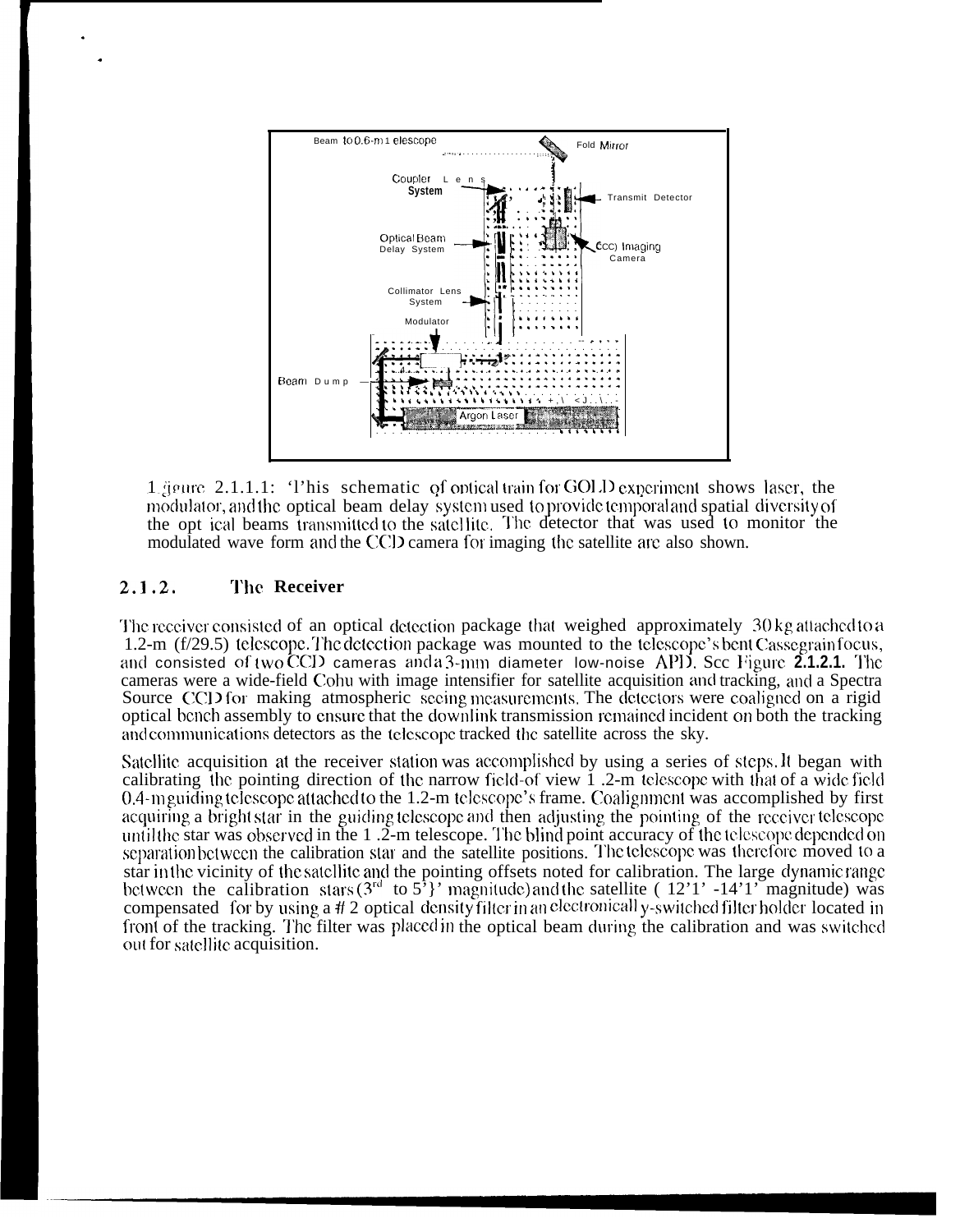

Figure 2.1.2.1: Schematic of optical receiver located at focus of 1.2-m telescope. CCDs detectors in the optical train track the satellite and measure atmospheric seeing. The API  $\lambda$ detects the 1.024 Mbps **optical** downlink **data stream.** 

At mospheric seeing measurements were made to validate our theoretical models that predict the effects of **scintillation** on the **optical** uplink. The seeing data were taken at 15 minute intervals to provide an accurate correlation bctwecn the atmospheric seeing and the observed uplink scintillation.

Downlink data recovery electronics began with the APD amplifier and signal conditioner. The satellite downlink data scqucncc was in onc of tbrec formats: (1) 1.024 Mbps PN, (ii) real-time tclcmctry at 128 kbps with each bit repeated 8 times to produce a  $1.024$  Mbps data rate, and (iii) regenerated uplink square wave at 1 Ml Iz. All data streams except the square wave modulation were Manchester coded. The amplified API) output was processed to provide both an analog and a digital output of the downlinked data stream. The digital output was bit-synchronized and stored on a data recorder for future processing. The analog data were displayed on a digital storage. oscilloscope and segments stored on disk. A segment of the PN downlinked analog data stream showing tbc characteristic random bit-flips is seen in figure 2.1.2.2.



**Figure** 2.1.2.2: Sample of 1.024 Mbps Manchester-coded PN sequence downlink data-stream from LC1 showing random bit flips. A few of these arc indicated by arrows.

# **3. EXPERIMENT RESULTS AND DATA ANALYSIS**

'1'here were twenty-six satellite passes over 'l'Ml; (a satellite transmission pass was scbcdulcd every third day) during the period October 30, 1995, to January 13, 1996. The passes were initially about 3 hours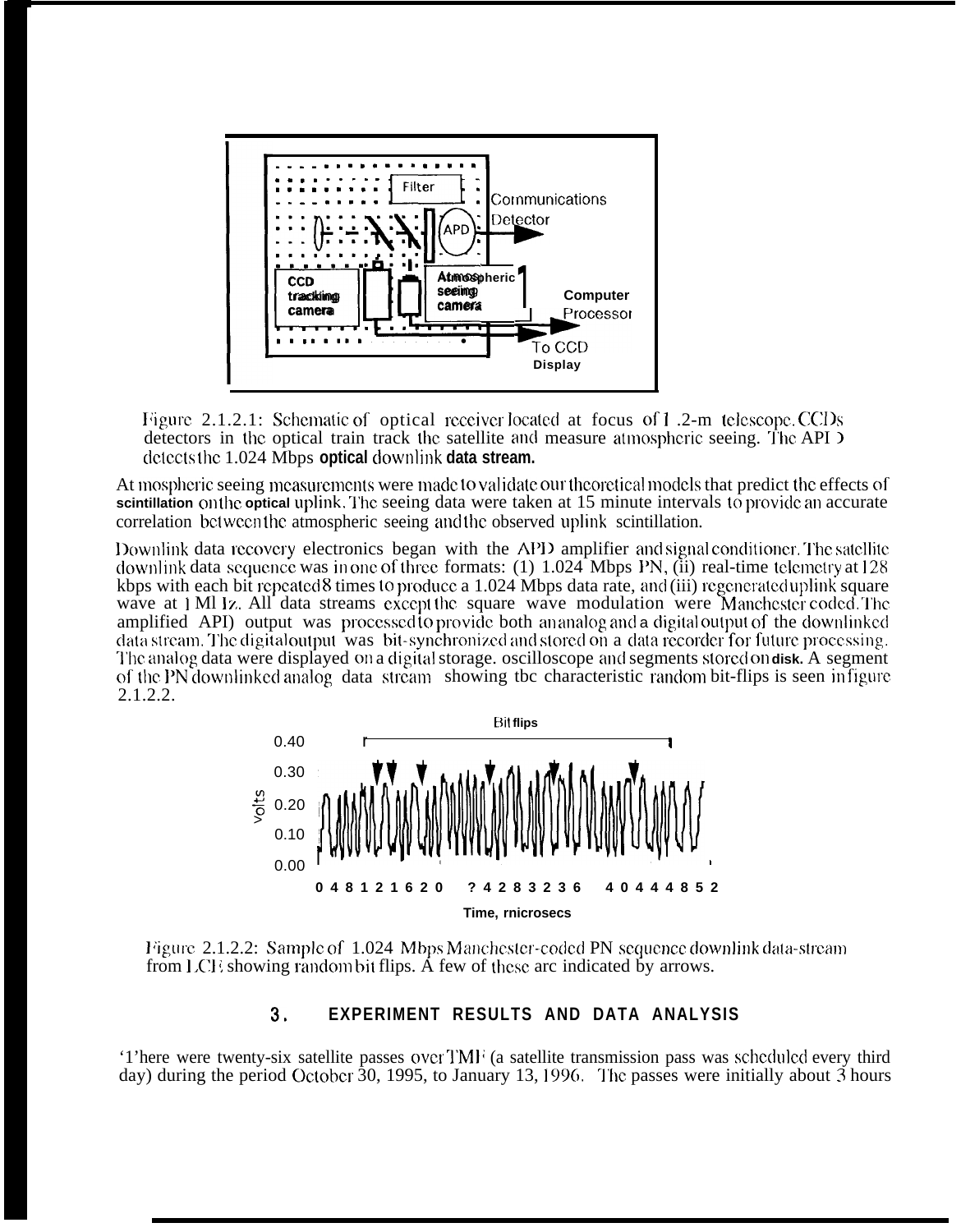in duration; this was increased to about 5 hours after the November 25 satellite maneuver. Experiments on Thanksgiving, Christmas and New Years holidays were canceled to allow team members to be with their families. Of the passes canceled five were due to inclement weather, one was due to a telescope scheduling conflict, and two were due to unavoidable equipment anomalies. The first two operational passes were used to shake out the ground telescope systems and to learn how to coordinate remotely with the CRL satellite controllers. No signal detections were observed on those nights, On the 13 remaining passes, both uplink and downlink signal detections were observed. Uplink signal detection was confirmed by monitoring the voltage levels on the spacecraft's CCD and QD optical communication terminal's tracking detectors. Telemetry readings of these voltage levels were radio-transmitted to the ground, processed by CRL and transmitted over communications lines to U'able Mountain. These data were sampled at intervals of one second and the latency of the data upon arrival at TMF was about  $\frac{15}{15}$ seconds.

. .

> To reduce the effects of uplink turbulcnce, we used a dual uplink beam approach where half of the power was placed into each of two spatially separated uplink beams. The beams combined in the far field to produce a full-power signal, but since the beams were in independent turbulence regions of the uplink telescope, there was averaging of the turbulence effects. The improvement due to this multi-beam averaging was included in the analysis. The two-beam uplink data were fit to an appropriately-scaled lognormal distribution and the resulting distribution was compared with the theoretically estimated distribution gene.rated a-priori. '1'bc **Icsults of this conyxuison arc silown in ]:igure 3.1. '1'hcsc curwx** clearl y show an improvement due to the t wo-beam approach. A comparison of the theoretical and  $c$ xpcrimental results shows that the standard deviation  $(S.D)$  of the (distribution for the fitted results arc



Figure 3. i: Theoretically predicted probability density functions for one and two beam uplinks are compared w ith the fitted curve from the GO1.11 uplink  $\text{data}$ . The theory, which does not include the effects of uplink pointing jitter, agrees reasonably with the experimental data.

1 listograms of the measured intensity levels for one-beam and two-beam uplinks are shown in Figures 3.2 (a) and 3.2 (b). 'l'he data in each of these plots represents approximately 1200 data points taken over a twenty minute period. A comparison of the two figures shows the advantage of two-beam over a one beam uplink. Figure 3.2 (a) shows that pointing and beam wander effects result in a large number of iow signal strength detections. The figure also shows a suggestion of a second maximum (occurring at about 1/7 of the frequency) at higher (around 2.0) levels. 1 'igure 3.2 (b) shows a similar low signal peak as the one-beam. However, this occurs at less than  $1/2$  the frequency of that of Figure 3.2 (a), and is